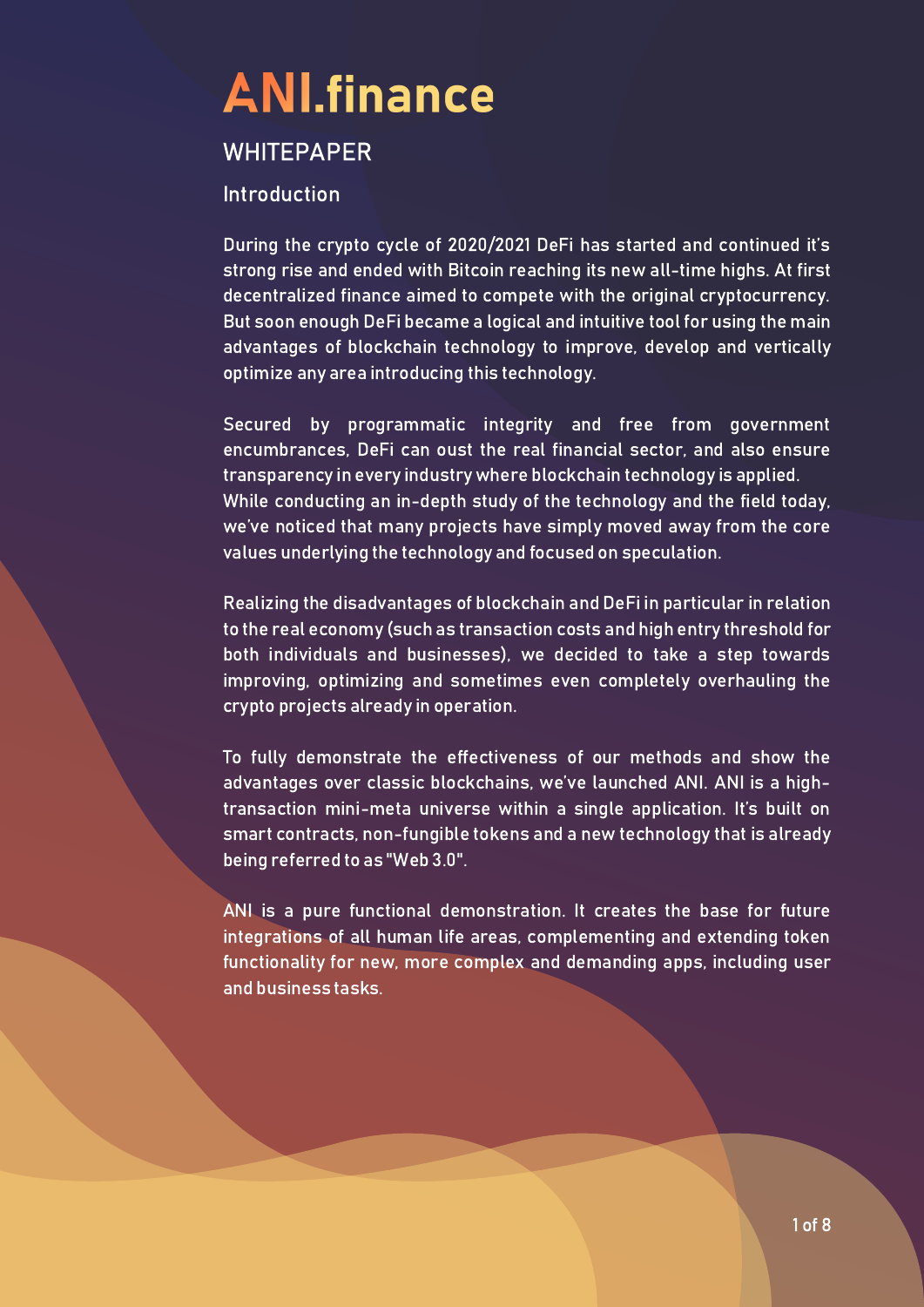#### Problems we solve

Here are the main user difficulties with blockchain and DeFi, and our project is developed to solve these issues in the first place:

- High clutter and low performance compared to non-blockchain solutions.
- The high maintenance and high transaction costs of DeFi as a subset of other blockchains, with the consequence that the application of DeFi as a technology is limited to speculative tools and a limited set of the same technologies.
- A relatively small number of high-end blockchain specialists and high volatility, resulting in a high entry threshold into the crypto industry for the real economy sectors, particularly SMEs.
- Increased requirements to the user, appearing due to the reduced responsibility of crypto projects. As a result, it leads to deterioration of the user experience.

Besides helping to overcome the barriers that blockchain is rich with, ANI is aimed at creating a multi-platform, multi-chain framework for a feature-rich future and fully addressing the challenges described above through a wide range of tech and functional solutions.

This whitepaper describes a system that strives to combine the speed, low cost and technical security of conventional solutions (AWS, Google Cloud, Azure, etc.) with familiar and tested blockchain solutions (Bitcoin, Ethereum, Tron, etc.) and the best optimization practices like SaaS Smart Contracts.

ANI prioritizes decentralization and security, without neglecting, but improving the concepts of classic economic practices connecting real and crypto markets. Our goal is to improve the processes of all cryptocurrency markets, including a complete rethink of DEX, and opening access to a broad list of stablecoins and other financial tools without borders or mediators.

There's no doubt that innovative decentralized financing protocols are already being scrutinized by institutional investors and have incredible potential, but there still is a lack of technological development and innovation.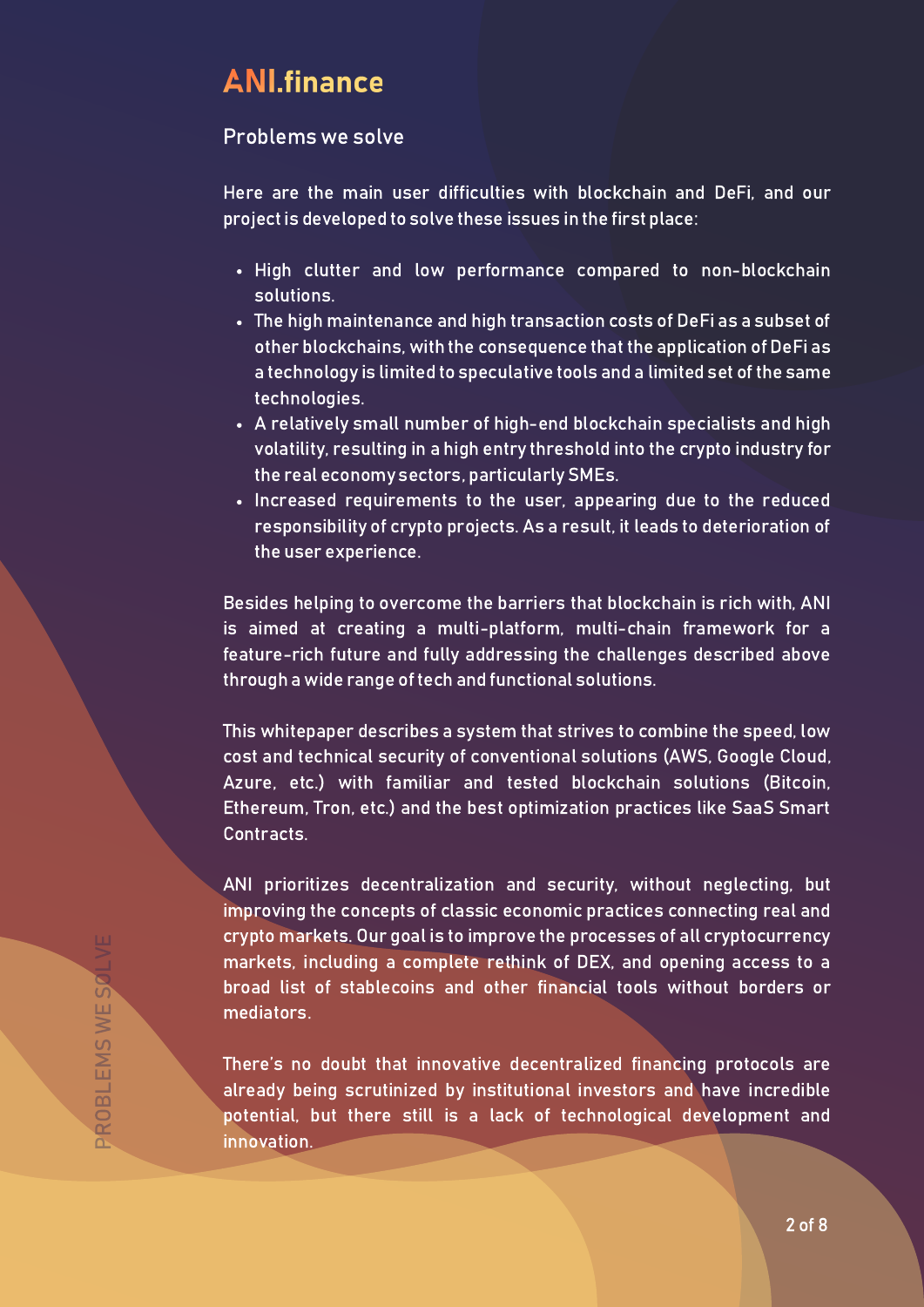#### Benefits of ANI solution

Our infrastructure aims to optimize new project launch processes, so there's no need to reinvent the wheel anymore. With our redefined approach to development, deployment and architecture, you can expect the processes to be more efficient and achieve better results.

There's a number of challenges most blockchain developers face. It's hard to make the best decisions when building infrastructure in an environment of limited efficiency and given external constraints. This is exactly what leads devs to compromise and generate more hard forks, processing and other options that are often unable to meet the needs of the evolving and growing industry.

At the same time, older blockchains are simply not tailored to meet applications' specific needs and purposes.

#### High compatibility

ANI being backward compatible with other open protocols, reflecting the ecosystem's flexibility. This way ANI's unquestionable ambition strikes a balance between security, efficiency, speed, and scalability. Now you are free to rethink your approach to interacting with data. Security is one of the highest values for DeFi users. We've been tackling this issue since the beginning of our protocol, focusing on top-level security and constantly striving to improve it.

#### Hight transaction speed

Transaction speed is one of the metrics ANI can be proud of, same for blockchains built on it's infrastructure. Update frequency, assessment and testing of critical bugs and vulnerabilities are essential as well. Unlike old blockchains with tight transactional throughput capacity, ANI has an adjustable framework. Based on flexible queuing, horizontal and vertical scaling, it allows you to scale your network to almost infinity.

#### High levels of security and fault tolerance provided

Old blockchains take full responsibility for their network's security. It is most often limited by size: the smaller the network, the more vulnerable it is to cyber attacks. ANI's architecture is built to prevent the 51% attack from happening.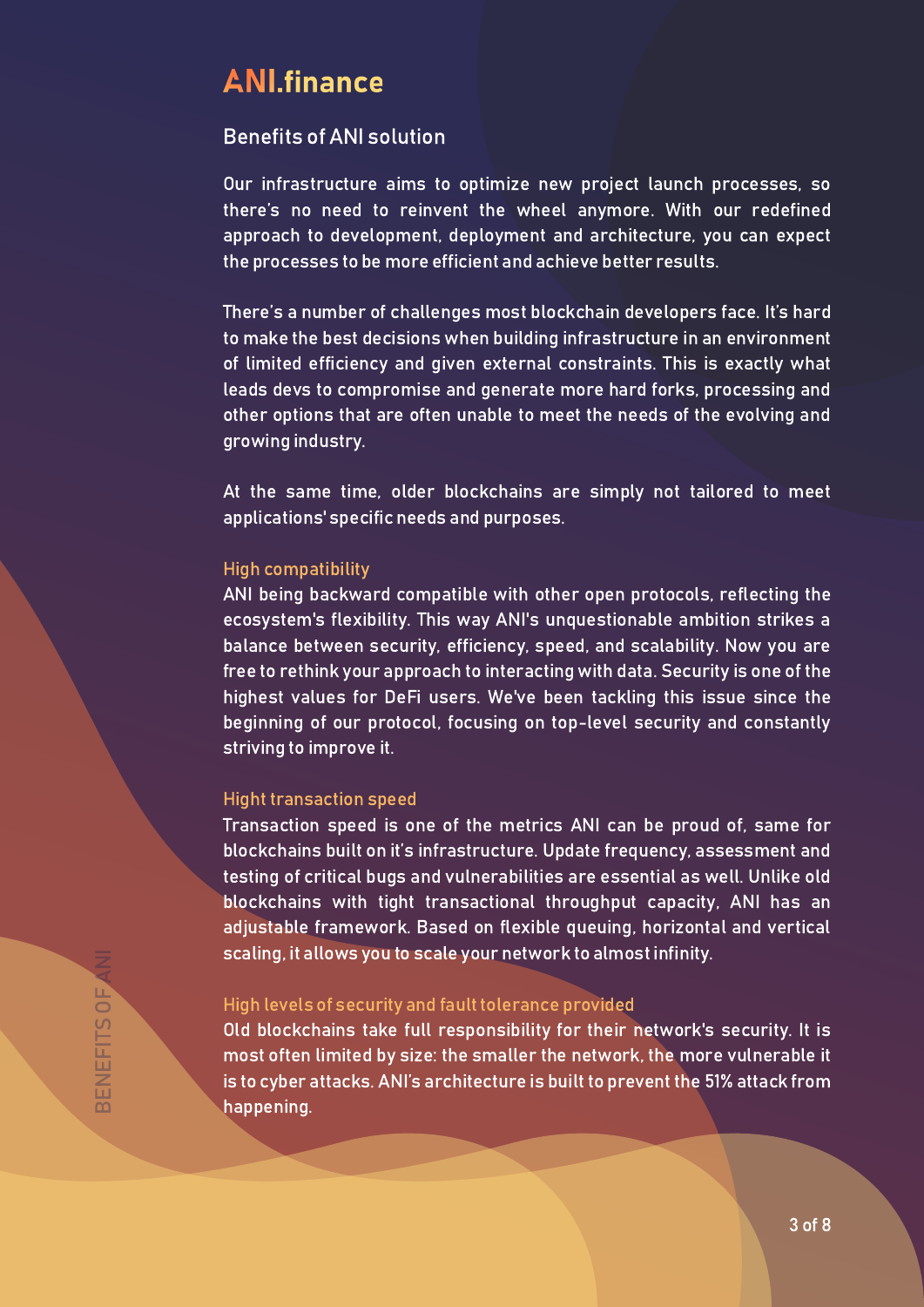Our ecosystem not only solves the issues of old blockchains, but also integrates them into a unified secure network with near-zero attack risk attached. Of course, integrating with other blockchain networks or open protocols is optional. Often starting with a standalone network, many entrepreneurs and developers return to ANI's cross-network connections as they evolve.

The flexibility of our solutions helps you meet the challenges that existing blockchains face and build a blockchain tailored to your needs. Openness and scalability are key success factors for it. So our solution can provide endless possibilities for developers, entrepreneurs and visionaries. ANI's architecture aims to be compatible with all open protocols and

connect multiple blockchains into one unified network. A high level of customization and personalization lets us produce effective highly precise solutions.

ANI is everything you need for development within the blockchain ecosystem, no matter what your goal is or what project you want to implement in the future. With ANI's high-tech solutions at hand, you can leave the tech side to our team and fully focus on your own business at last.



#### Fast, efficient and scalable databases

Data processing and storage carry a certain cost for many projects. Distributed and scalable databases with high responsiveness and integrated PoS and PoC trust systems are protecting and securing data to avoid fraud or data tampering. And flexible and scalable solutions are provided to reduce potential costs through the most efficient approaches to data storage, processing and preservation.

#### Modular and scalable P2P solutions

Sooner or later every infrastructure faces the scaling issue and needs to refactor the underlying solution architecture. Save yourself from potentially high costs in the future by integrating and developing your own solutions based on our flexible and scalable infrastructure.

FIT S $\blacktriangleleft$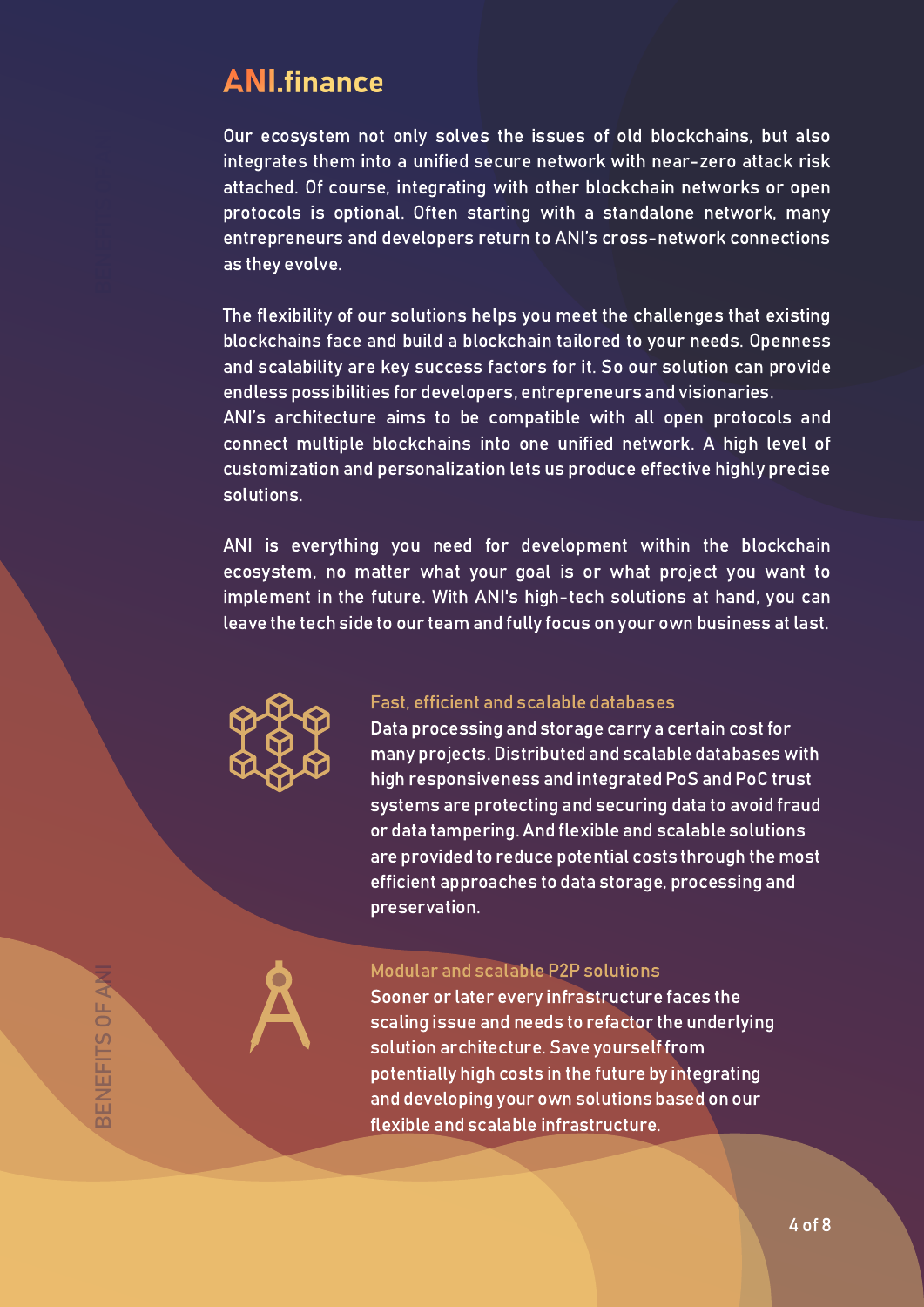

#### Scalable transactions

When most fault tolerant systems fail due to an influx of users, our ecosystem is able to maintain the flow of endless transactions. Using distributed processing power and consensus algorithms, ANI reduces resource consumption as user activity on the network decreases and performs similar operations automatically.

#### Flexible custom libraries

All components are adaptable and have a full range of customization options. Flexible libraries let you create the most detailed and most elaborate blockchain applications. Individual components help customize and personalize each user experience and ensure smooth integration in all areas.

#### The true benefits of Web 3.0 within blockchain

Web 3.0 is an integrated all in one multi-chain metanetwork in one place. It's a flexible platform that can be found as a balanced addition to multiple processes and technologies, as well as a tool completely redefining them. A cross-border network that brings attendees altogether to the limitless possibilities and takes the quality of networking and collaboration to the next level.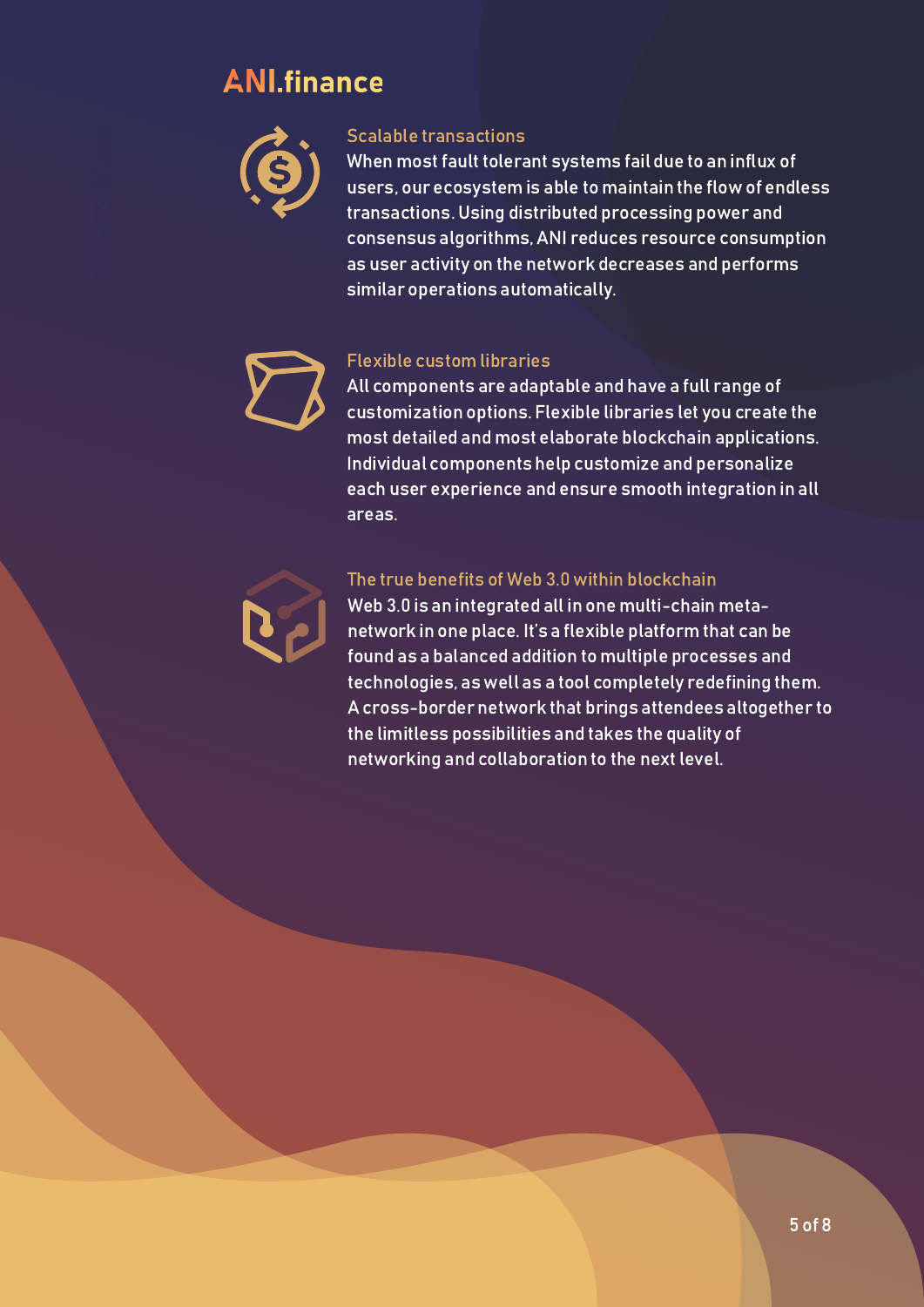#### Areas of application

#### Application development

Perfect work environment for developers, enabling the creation of indepth, feature-rich blockchain applications that meet the most demanding requirements for data stability and security. Financial systems. Less links in the customer credit and debit card processing chain.

#### Payment systems

in classic ones your assets go through a chain of regulators and gobetweens, which brings corresponding costs. Thanks to innovative blockchain technology, now you have the ability to receive and control your and your clients assets directly. Caring banking is the next level of service, trust and security.

Our solutions are mainly attractive because they deliver real ownership of digital assets and direct benefit from it. Blockchain decentralization technologies made it all possible.

Our team keeps in touch with financial systems professionals from around the world. The goal is to use ANI as the foundation for creating national CDBCs. The real economy can truly benefit from what ANI has to offer: liquidity management tools; increased transaction speed; ease of adopting and deploying infrastructure.

#### Retail

Retail. Our drop-in solutions technology for retail business enhances sales development delivering transparency and full visibility of the supply chain, costs and revenues, eliminating business bottlenecks and external data manipulation. It allows the retailer to provide direct-to-consumer sales. Off the shelf solutions integrated directly into business processes let technological capabilities and optional transparency increase your customer loyalty and business performance.

#### Travel

Blockchain-enabled technologies can improve scalability and reach for the travel industry. By integrating travel sectors into a single non mediated infrastructure, potential profits increase and potential losses due to intermediaries decrease. Cryptography technologies with implemented smart offers and discounts deliver improved customer experience and personal data security, which allow full automation of all business processes.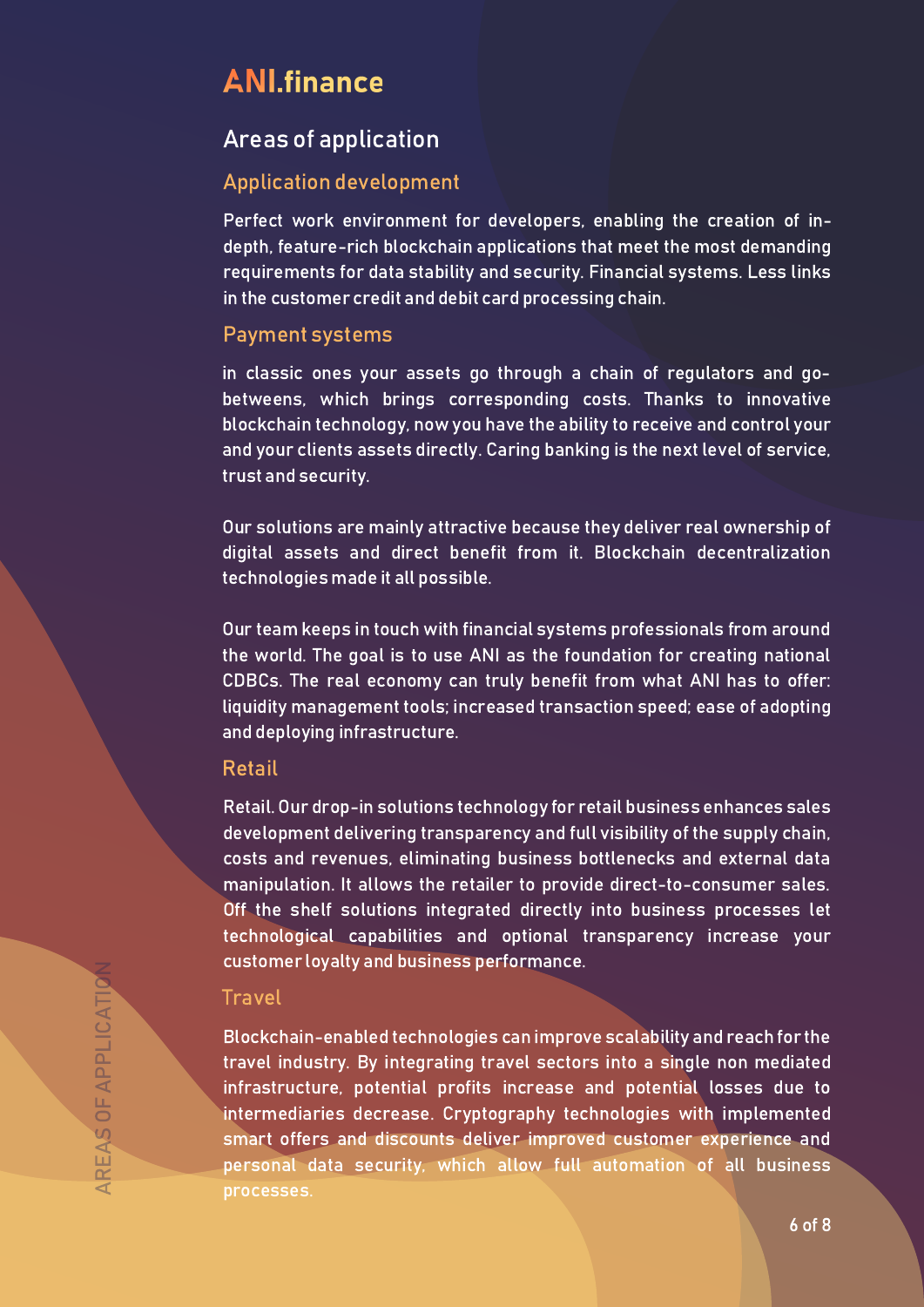#### Production

Real-time full control of all processes. Once the entire supply chain of goods is transparent and visible to customers, suppliers and manufacturers, the latter will gain consumer confidence in their products and ecosystems. That's why current distributed supply chains need a system that enforces security standards for all parties with access to a full set of product history data.

#### Game development

Cross-platform applications and solutions that unlock the full potential of in-game blockchain technology. Blockchain-based games reward users with tokens. And since the tokens have value, players can use them in the game or exchange for real cash. Developers are willing to pay not only for game results, but also for the fact of participating, performing certain actions, developing add-ons, and installing software.

ANI's flexible infrastructure can be integrated into any area or business process. Intellectual property rights, fair and open registries, NFT and more. The sky is the limit.

### Our Vision

With multichain engine at our core, we aim to improve all existing solutions by integrating them into a single ecosystem. As a unified ecosystem ANI helps entrepreneurs turn the most daring ideas into reality and developers suggest the most elegant blockchain solutions based on application-specific requirements.